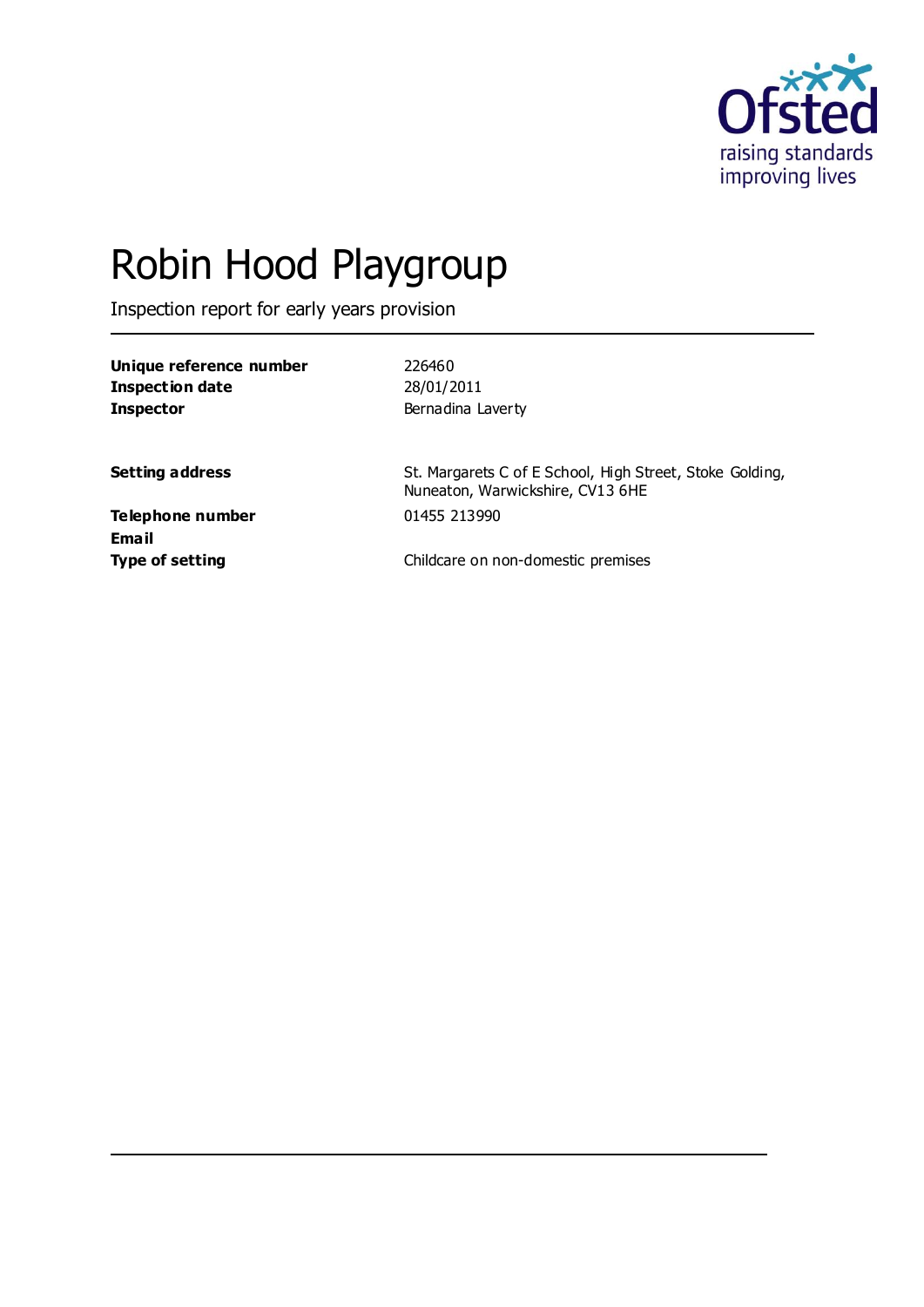The Office for Standards in Education, Children's Services and Skills (Ofsted) regulates and inspects to achieve excellence in the care of children and young people, and in education and skills for learners of all ages. It regulates and inspects childcare and children's social care, and inspects the Children and Family Court Advisory Support Service (Cafcass), schools, colleges, initial teacher training, work-based learning and skills training, adult and community learning, and education and training in prisons and other secure establishments. It assesses council children's services, and inspects services for looked after children, safeguarding and child protection.

If you would like a copy of this document in a different format, such as large print or Braille, please telephone 0300 123 1231, or email enquiries@ofsted.gov.uk.

You may copy all or parts of this document for non-commercial educational purposes, as long as you give details of the source and date of publication and do not alter the information in any way.

T: 0300 123 1231 Textphone: 0161 618 8524 E: enquiries@ofsted.gov.uk W: [www.ofsted.gov.uk](http://www.ofsted.gov.uk/)

© Crown copyright 2011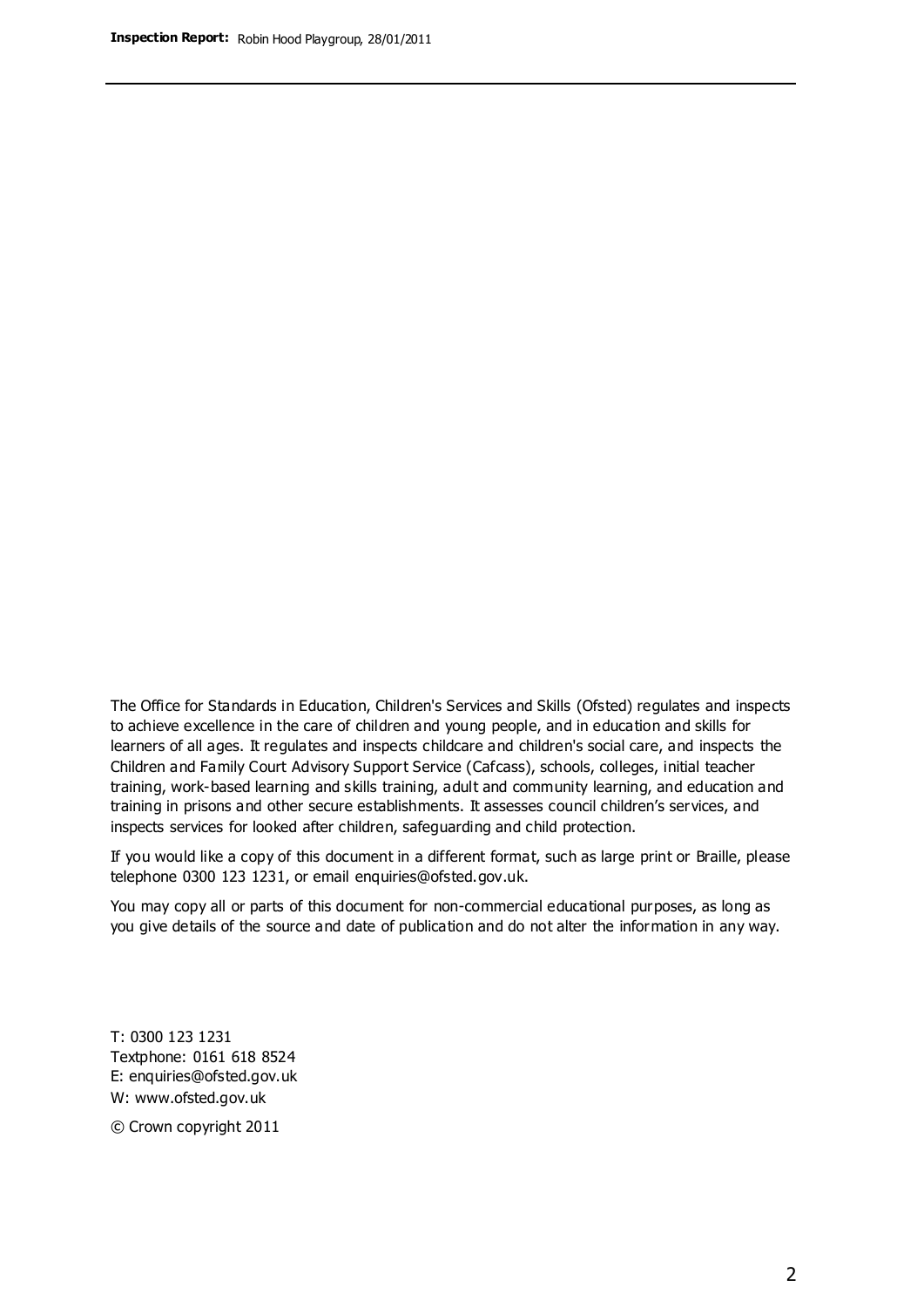## **Introduction**

This inspection was carried out by Ofsted under Sections 49 and 50 of the Childcare Act 2006 on the quality and standards of the registered early years provision. 'Early years provision' refers to provision regulated by Ofsted for children from birth to 31 August following their fifth birthday (the early years age group). The registered person must ensure that this provision complies with the statutory framework for children's learning, development and welfare, known as the *Early* Years Foundation Stage.

The provider must provide a copy of this report to all parents with children at the setting where reasonably practicable. The provider must provide a copy of the report to any other person who asks for one, but may charge a fee for this service (The Childcare (Inspection) Regulations 2008 regulations 9 and 10).

The setting also makes provision for children older than the early years age group which is registered on the voluntary and/or compulsory part(s) of the Childcare Register. This report does not include an evaluation of that provision, but a comment about compliance with the requirements of the Childcare Register is included in Annex B.

Please see our website for more information about each childcare provider. We publish inspection reports, conditions of registration and details of complaints we receive where we or the provider take action to meet the requirements of registration.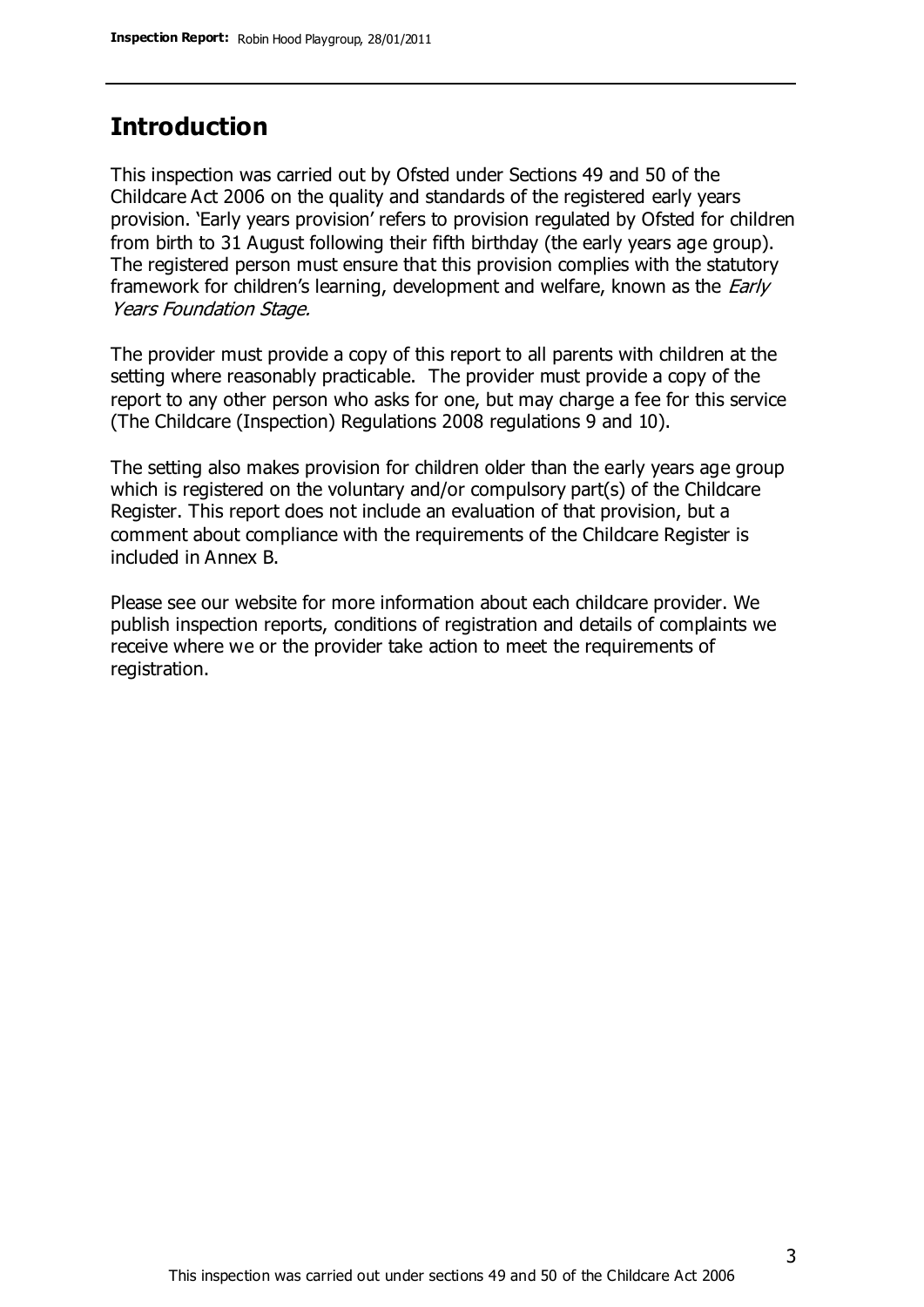## **Description of the setting**

Robin Hood Pre-School group registered in 1998. It operates from converted accommodation owned by the Diocese of Leicester, within the grounds of St. Margaret's Church of England Primary School in the village of Stoke-Golding, near Hinckley in Leicestershire. The premises are easily accessible at ground level. All children share access to a secure, enclosed outdoor play area. The group serves families from the local and surrounding areas. The group is able to support children with special educational needs and/or disabilities and those who speak English as an additional language.

The group is registered by Ofsted on the Early Years Register and on the compulsory and voluntary parts of the Childcare Register. A maximum of 26 children from two to under five years may attend at any one time. The group is open each weekday from 8.30am until 11.30am for 39 weeks of the year. There are currently 39 children on roll, all of whom are within the early years age group. The group is in receipt of funding for early years education places.

There are four practitioners who work with the children, all of whom hold appropriate early years qualifications. Two practitioners have National Vocational Qualification at level 3 in childcare, one practitioner holds a National Nursery Education Board certificate and one practitioner has just completed an Early Years Professional Status qualification. The group receives support from the local authority.

## **The overall effectiveness of the early years provision**

Overall the quality of the provision is good.

Children enjoy their time at this welcoming and friendly group. They make good progress in their learning and development and are supported by experienced, enthusiastic and well-qualified practitioners. Inclusion is given good consideration and practitioners recognise and value the uniqueness of each child. Children have good opportunities to play outdoors on a daily basis and indoors they play with a varied assortment of quality resources. Good, meaningful relationships with parents and carers ensure children's needs are met. Planning, assessment and evaluation procedures are generally well-documented and demonstrate a commitment to future improvement.

# **What steps need to be taken to improve provision further?**

To further improve the early years provision the registered person should:

develop further the quality improvement processes to monitor and evaluate the group's strengths and priorities for development that will improve the quality of the provision for all children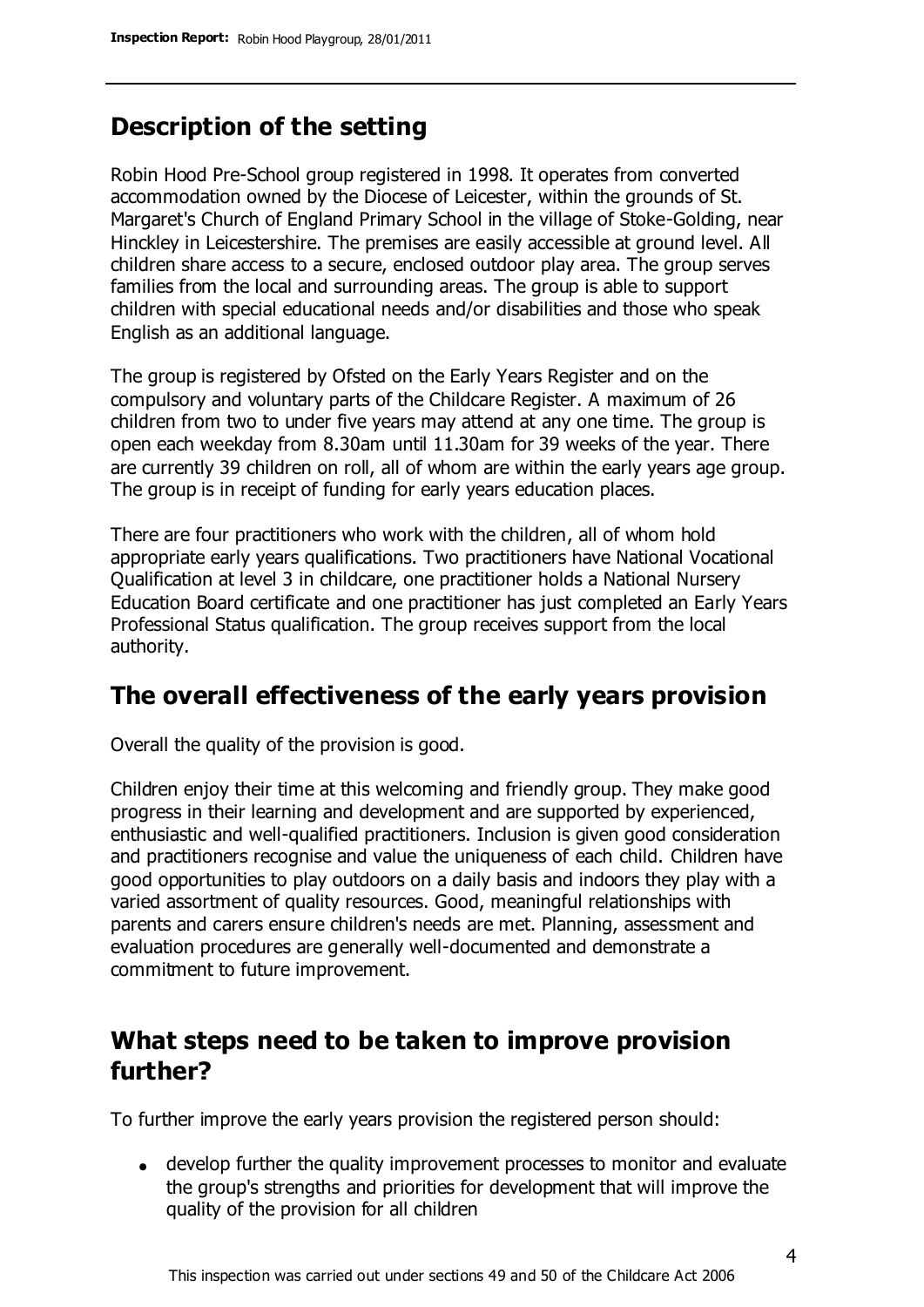consider ways to further involve parents and carers in their child's ongoing learning, with particular reference to the observation and assessment process.

# **The effectiveness of leadership and management of the early years provision**

Safeguarding is given good attention because practitioners have a secure understanding of the procedures to follow should they have any concerns about a child in their care. Robust recruitment and vetting procedures are in place and a detailed induction pack is available for new practitioners and students. Practitioners are highly committed to promoting children's safety because risk assessments are clear and give good consideration to potential hazards and any control measures are implemented accordingly. Practitioners are vigilant about arrival and collection procedures. All visitors are required to produce identification before entering the building and sign a visitor's book. Practitioners are committed to their own professional development, as ongoing training opportunities are encouraged to ensure they keep up-to-date with new changes, legislation and initiatives. Good partnerships with the host school ensure information about children's transition, progress and individual needs are shared. The group also makes links with other local schools to ensure all children are supported in moving on. Parents and carers speak highly of the group and say they are happy with the information exchange systems and the quality of children's learning and enjoyment.

Inclusion is given good attention as practitioners know children well and plan for their individual needs accordingly. For example, a pictorial timetable helps children understand the running sequence of a group activity and children who lack confidence in speaking at group time are very well supported. Practitioners help children develop an understanding of differences within society through a range of outings, activities and resources reflecting positive images of culture, gender and disability. The play environment is well-organised and welcoming to ensure children have a fun, enjoyable learning experience. A free-flow system ensures children can enjoy outdoor play. High quality, sustainable resources and equipment are available throughout, resulting in a very welcoming environment. Practitioners are dedicated, patient and have good relationships with children. The management team are focused and have high expectations. The recommendations from the previous inspection have been implemented effectively, improving outcomes for children and demonstrating a commitment to ongoing improvement. Other quality improvement processes currently include informal evaluation systems, although these are being refined and developed as they do not fully identify priorities or involve partnerships within the wider community.

# **The quality and standards of the early years provision and outcomes for children**

Children make good progress in their learning and development because practitioners have a secure knowledge of the Early Years Foundation Stage Framework. Innovative teaching ensures all children are motivated to learn.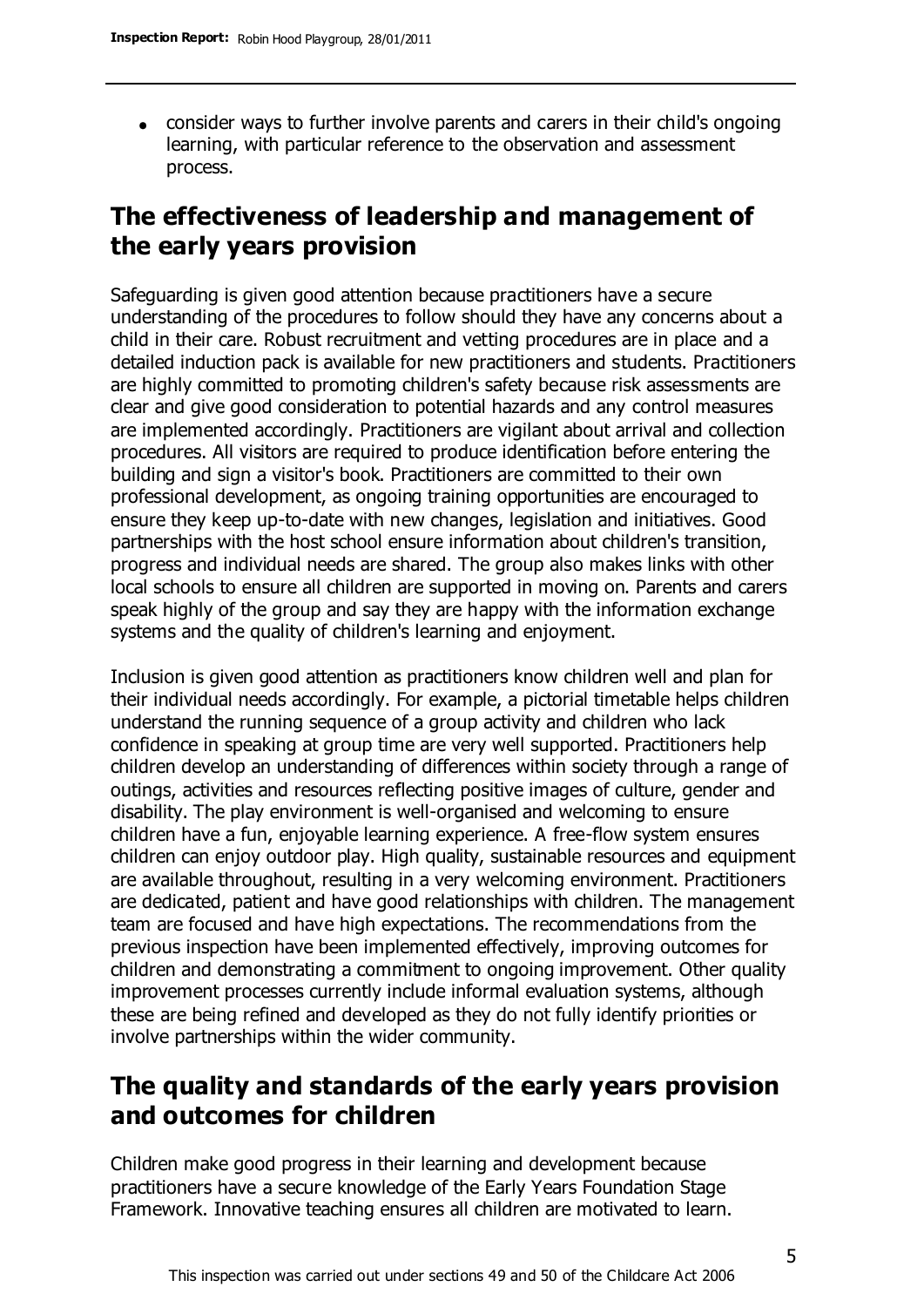Children are provided with a good balance of adult-led and child-initiated activities. Planning is based on children's interests and play preferences, with evaluations of activity observations also considered. Group sessions are very well planned, focussed and successful in ensuring all children can enjoy and achieve. For example, children use batons, streamers and dressing-up clothes to enhance a listening session, interpreting the music through dance and movement. Parents and carers receive detailed feedback about their child's achievements, well-being and care routines. A key worker system ensures children's individual profiles are completed. However, systems for recording children's starting points are inconsistent, which limits the evaluation process for some children. There is also further scope to improve systems for parents and carers to be involved in the observation and assessment process.

Children enjoy talking about their families and special events in their lives. They are beginning to gain an understanding about a wider society through planned activities and experiences they participate in, such as visiting the local church as part of a 'Snowman Festival'. Children's behaviour is good and they are beginning to show an awareness of responsibility within the group, as they help to tidy toys away very efficiently. Children arrive confidently and demonstrate name recognition skills as they find their cards as part of the self-registration system. Friendship groups are emerging and children show good levels of independence, curiosity, imagination and concentration in their chosen activities. Handwriting skills are encouraged as children competently use one-handed tools, such as whisks to create bubbles while playing in the water. Children show an emerging understanding of shape and capacity as they fill and empty containers with water and use funnels to slow down the flow. Children are encouraged to recall items they bring in from home for a 'show and tell' session and describe why these items are special to them. Physical skills are encouraged as children can roll and manipulate dough and use equipment safely, such as knives for buttering their toast at snack time. Children's creative skills are apparent as they enjoy playing in a red bus made from cardboard and vividly use their imaginations to describe their journeys, pretending to drive to a chocolate factory. Good computer skills are evident as children navigate through different levels of a programme, talking about the familiar characters and understanding how to make them move. Overall, children develop good skills to support their future learning as they are confident in using information and communication technology and demonstrate good literacy and numeracy skills.

Children's efforts are fully appreciated and their beautiful art work is displayed within the playroom including delightful pictures of a 'stick man'. Children are kind to each other, share and take turns, demonstrating trust and respect for each other and practitioners. New children are comforted by sensitive, caring practitioners and are helped to settle-in quickly, showing meaningful relationships are forming. Children are developing a sense of personal safety as they are encouraged to monitor their speed and movements while playing outside to avoid collisions. Documentation to support any medical and dietary needs is in place and practitioners are qualified in administering first aid. Healthy eating is encouraged as children have milk, water and toast at snack time, and children use snack times as an opportunity to practise their pouring skills. Children talk about the need to wash their hands prior to eating, demonstrating good hygiene habits are being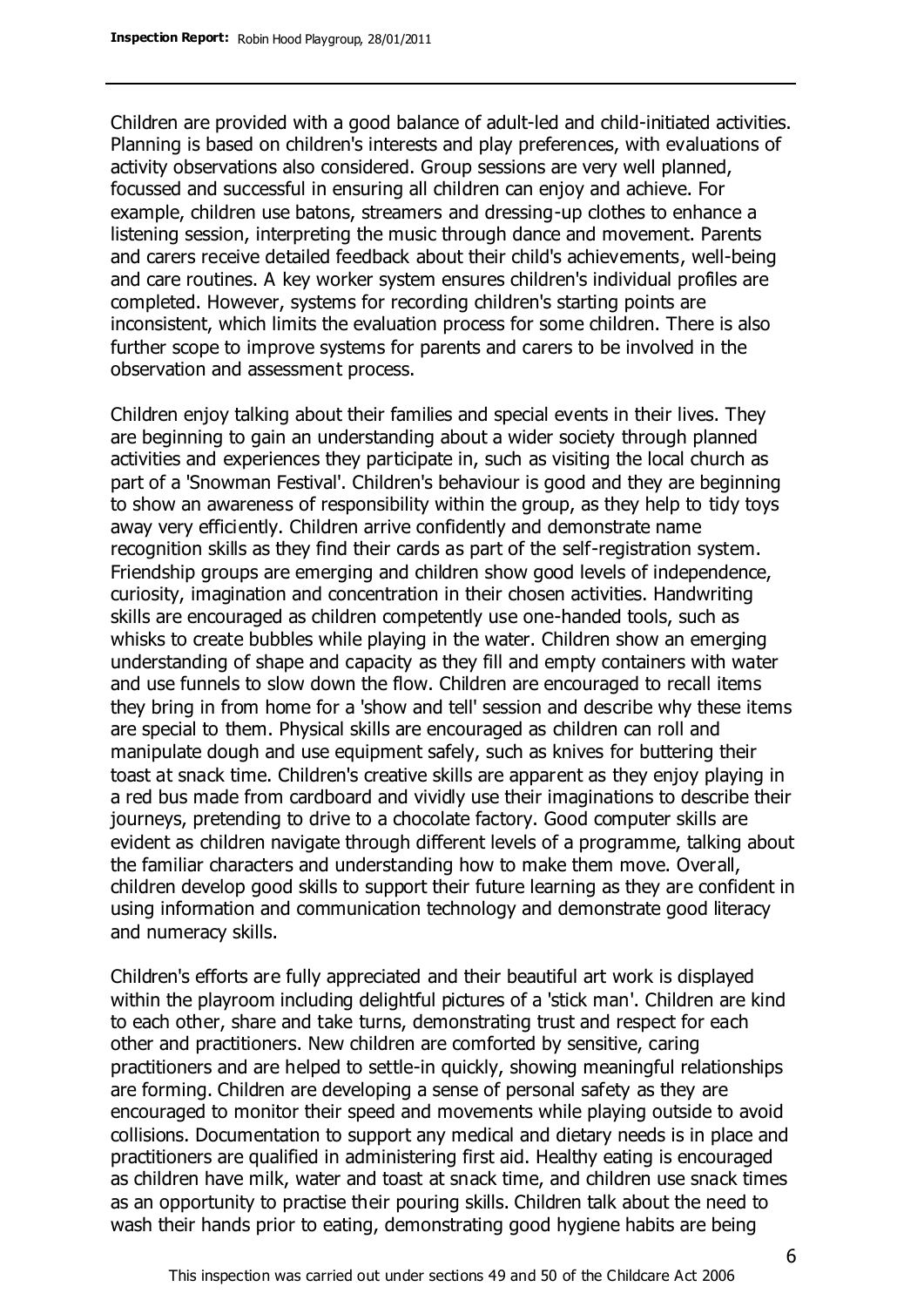established. Good emphasis is placed on play and learning in the outdoor area to ensure children can enjoy different weathers, fresh air and exercise.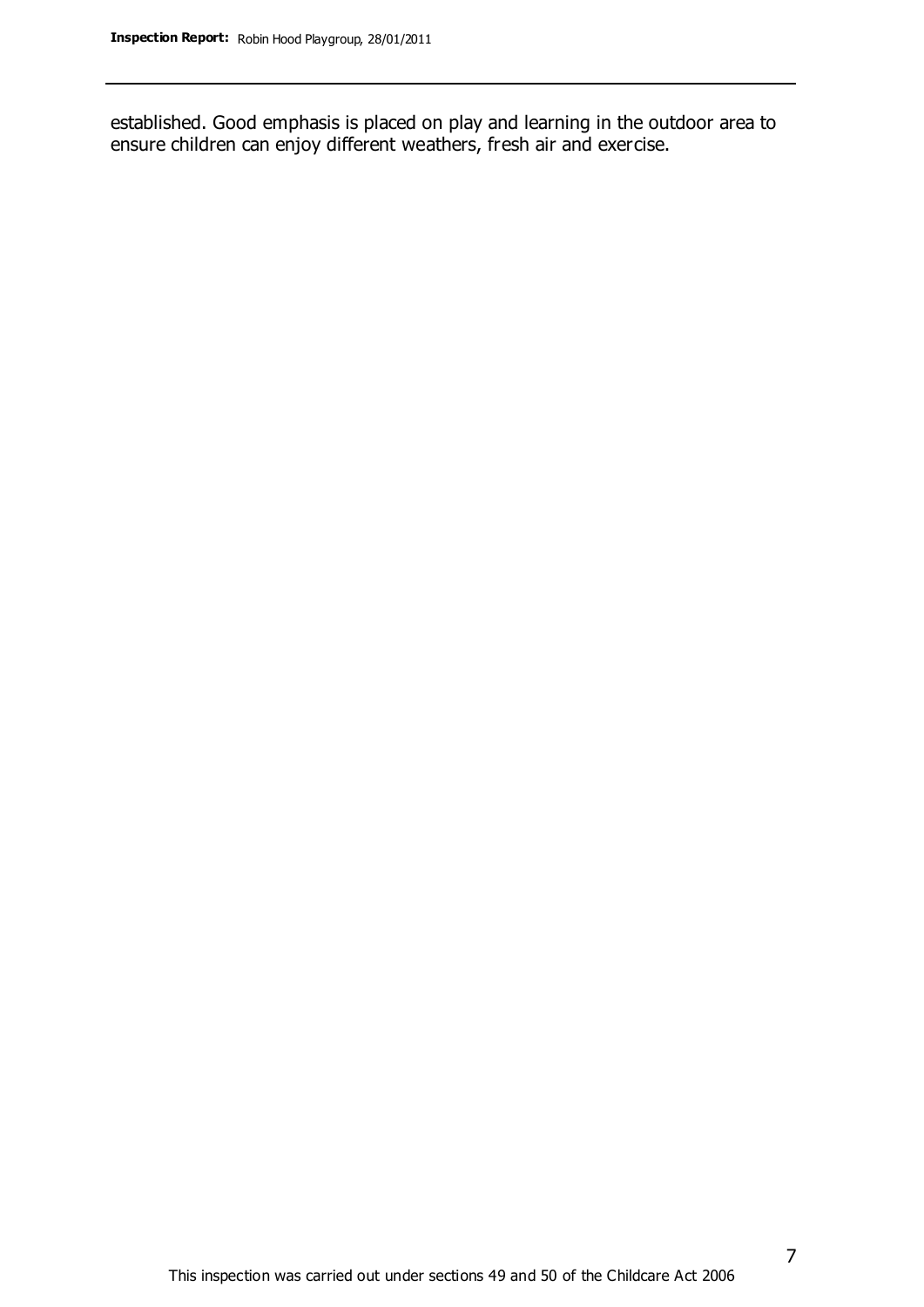# **Annex A: record of inspection judgements**

#### **The key inspection judgements and what they mean**

Grade 1 is Outstanding: this aspect of the provision is of exceptionally high quality Grade 2 is Good: this aspect of the provision is strong Grade 3 is Satisfactory: this aspect of the provision is sound Grade 4 is Inadequate: this aspect of the provision is not good enough

#### **The overall effectiveness of the early years provision**

| How well does the setting meet the needs of the<br>children in the Early Years Foundation Stage? |  |
|--------------------------------------------------------------------------------------------------|--|
| The capacity of the provision to maintain continuous                                             |  |
| improvement                                                                                      |  |

#### **The effectiveness of leadership and management of the early years provision**

| The effectiveness of leadership and management of the             |  |
|-------------------------------------------------------------------|--|
| <b>Early Years Foundation Stage</b>                               |  |
| The effectiveness of leadership and management in embedding       |  |
| ambition and driving improvement                                  |  |
| The effectiveness with which the setting deploys resources        |  |
| The effectiveness with which the setting promotes equality and    |  |
| diversity                                                         |  |
| The effectiveness of safeguarding                                 |  |
| The effectiveness of the setting's self-evaluation, including the |  |
| steps taken to promote improvement                                |  |
| The effectiveness of partnerships                                 |  |
| The effectiveness of the setting's engagement with parents and    |  |
| carers                                                            |  |

### **The quality of the provision in the Early Years Foundation Stage**

The quality of the provision in the Early Years Foundation Stage  $\vert$  2

## **Outcomes for children in the Early Years Foundation Stage**

| <b>Outcomes for children in the Early Years Foundation</b>    |  |
|---------------------------------------------------------------|--|
| <b>Stage</b>                                                  |  |
| The extent to which children achieve and enjoy their learning |  |
| The extent to which children feel safe                        |  |
| The extent to which children adopt healthy lifestyles         |  |
| The extent to which children make a positive contribution     |  |
| The extent to which children develop skills for the future    |  |

Any complaints about the inspection or report should be made following the procedures set out in the guidance available from Ofsted's website: www.ofsted.gov.uk